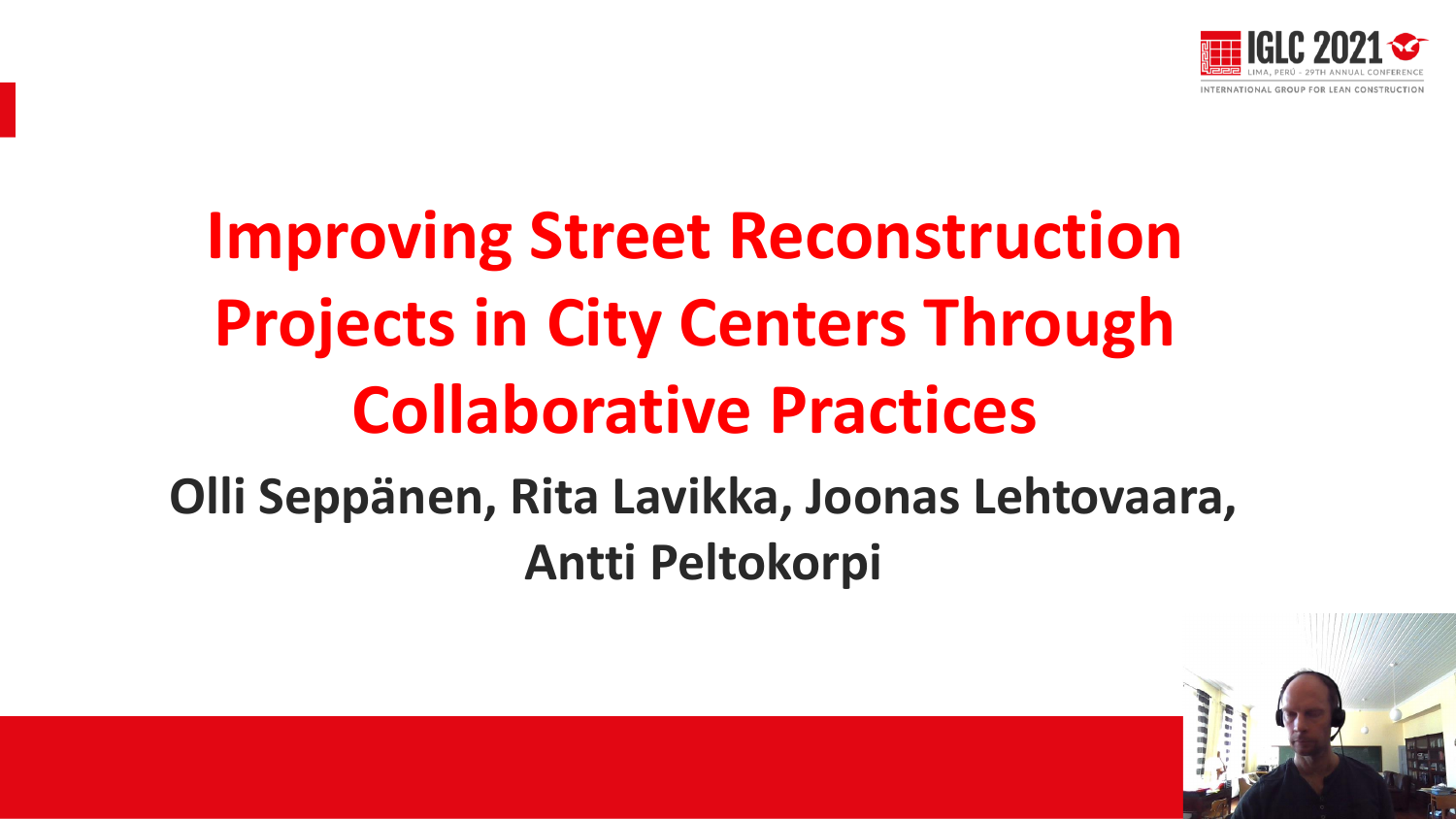#### **Introduction**

- Renovation and relocation of underground utilities and renovation of streets cause harm to citizens
- Frequently delayed
- Uncertainty in conditions
- Public owners tend to use Design-Bid-Build
- Many stakeholders

AIM: Diagnose and construct a practical solution to street renovation projects to minimise delays and harm to citizens

RQ 1: What are the root causes of long durations of street reconstruction projects? RQ 2: How to implement lean and digital tools to develop these projects?

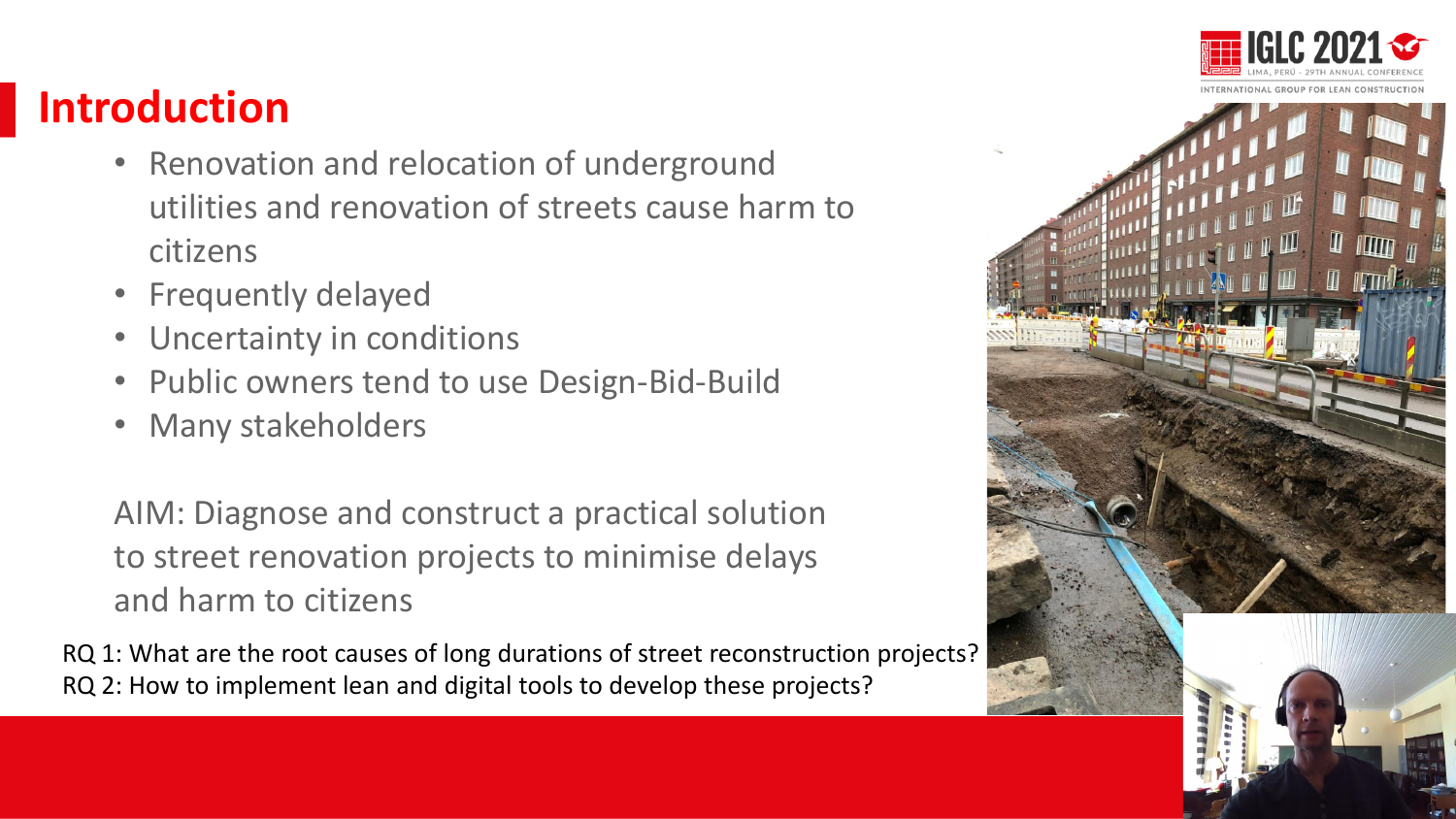

#### **Research Method**

- Research strategy: design science research
	- 1. Diagnosis
	- 2. Formulation of a solution and validation
	- 3. Contributions and future research
- Extensive diagnosis with the support of City of Helsinki– **"Common understanding of the problem"**

#### Data for diagnosis

| Data type                   | <b>Data collection</b><br>period | <b>Analysed materials</b>                                                                                                    |
|-----------------------------|----------------------------------|------------------------------------------------------------------------------------------------------------------------------|
| <b>Interviews</b>           | 2/2019-6/2019                    | 55 interview sessions with 75 participants (15<br>City of Helsinki, 23 contractors, 10 designers,<br>20 utilities, 7 others) |
| <b>Document</b><br>analysis | 5/2019-6/2019                    | Three projects – contracts, schedules and their<br>updates, meeting minutes, site diary                                      |
| <b>Site</b>                 | 11/2018-                         | Observations in four projects: situation                                                                                     |
| <b>Observations</b>         | 12/2018 and<br>5/2019-6/2019     | picture, collaboration and trust, problems and<br>their solutions                                                            |
| <b>Survey</b>               | 5/2019-6/2019                    | Survey related to communication in projects,<br>conducted in one project, 29 respondents                                     |
| <b>Workshop</b>             | 20.5.2019                        | 33 participants (6 City of Helsinki, 6<br>contractors, 4 designers, 9 utilities, 7 others)                                   |

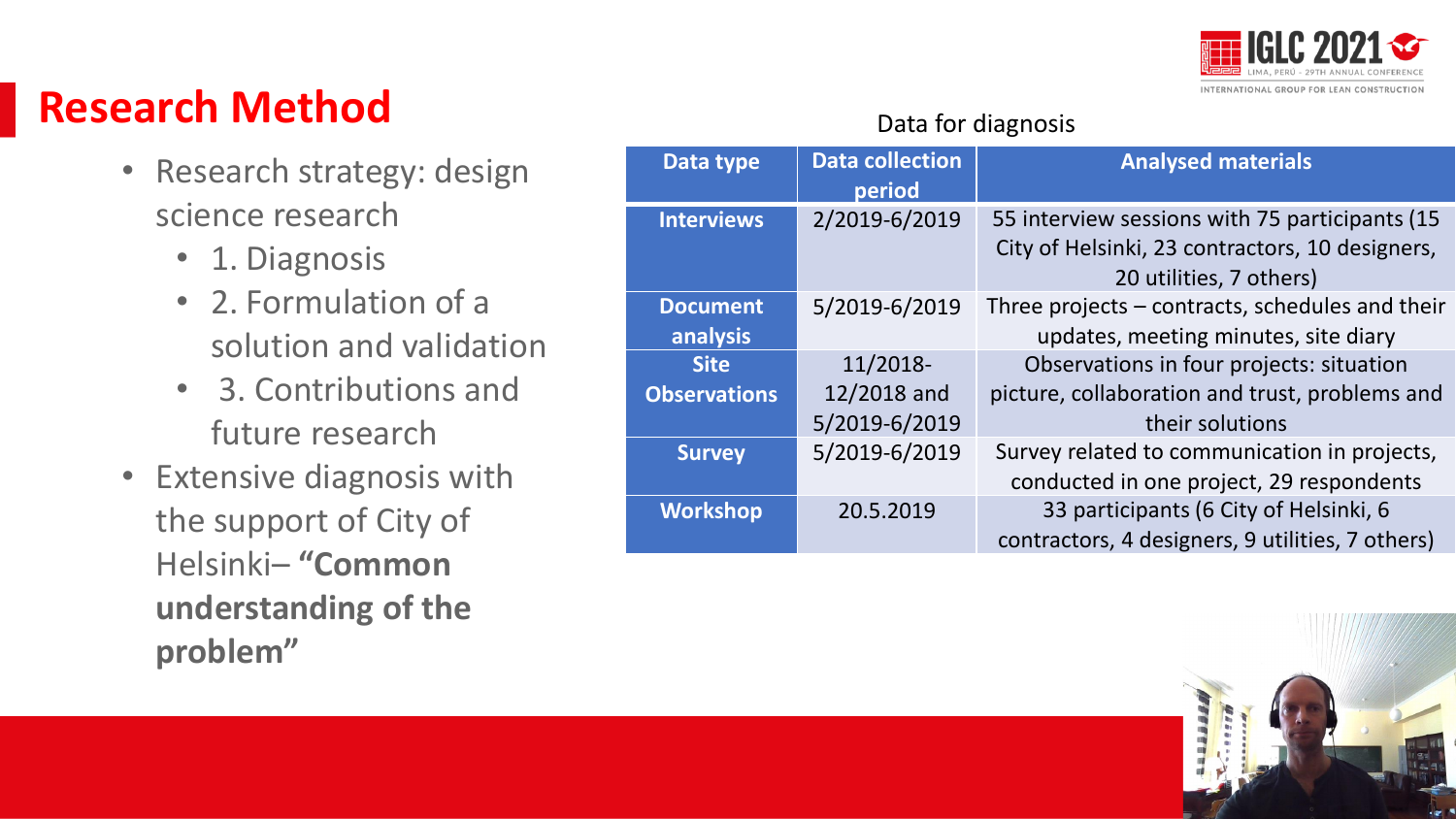

### **Diagnosis - Conflicting views from stakeholders**

| <b>Stakeholder group</b> | Main cause of street renovation project delays according to stakeholder group                                                                                                                                                        |  |
|--------------------------|--------------------------------------------------------------------------------------------------------------------------------------------------------------------------------------------------------------------------------------|--|
| Contractor               | Imbalanced distribution of risks<br>Coordination responsibility without commitment of all parties<br>DBB model forces contractor to maximize utilization of resources<br>City decision making slow $-$ had to do changes at own risk |  |
| City of Helsinki         | Contractors don't plan work properly<br>Contactors fail to justify change order requests<br>Contractors reactive, not proactive                                                                                                      |  |
| Utility companies        | Multi-project environment<br>Individual scope is small, participating in every meeting is not efficient<br>Lack of transparency to project schedules and continuous delays - hard to plan<br>resources                               |  |
| <b>Designers</b>         | Last minute change requests<br>Starting data for design inadequate (soil information, existing utilities)                                                                                                                            |  |

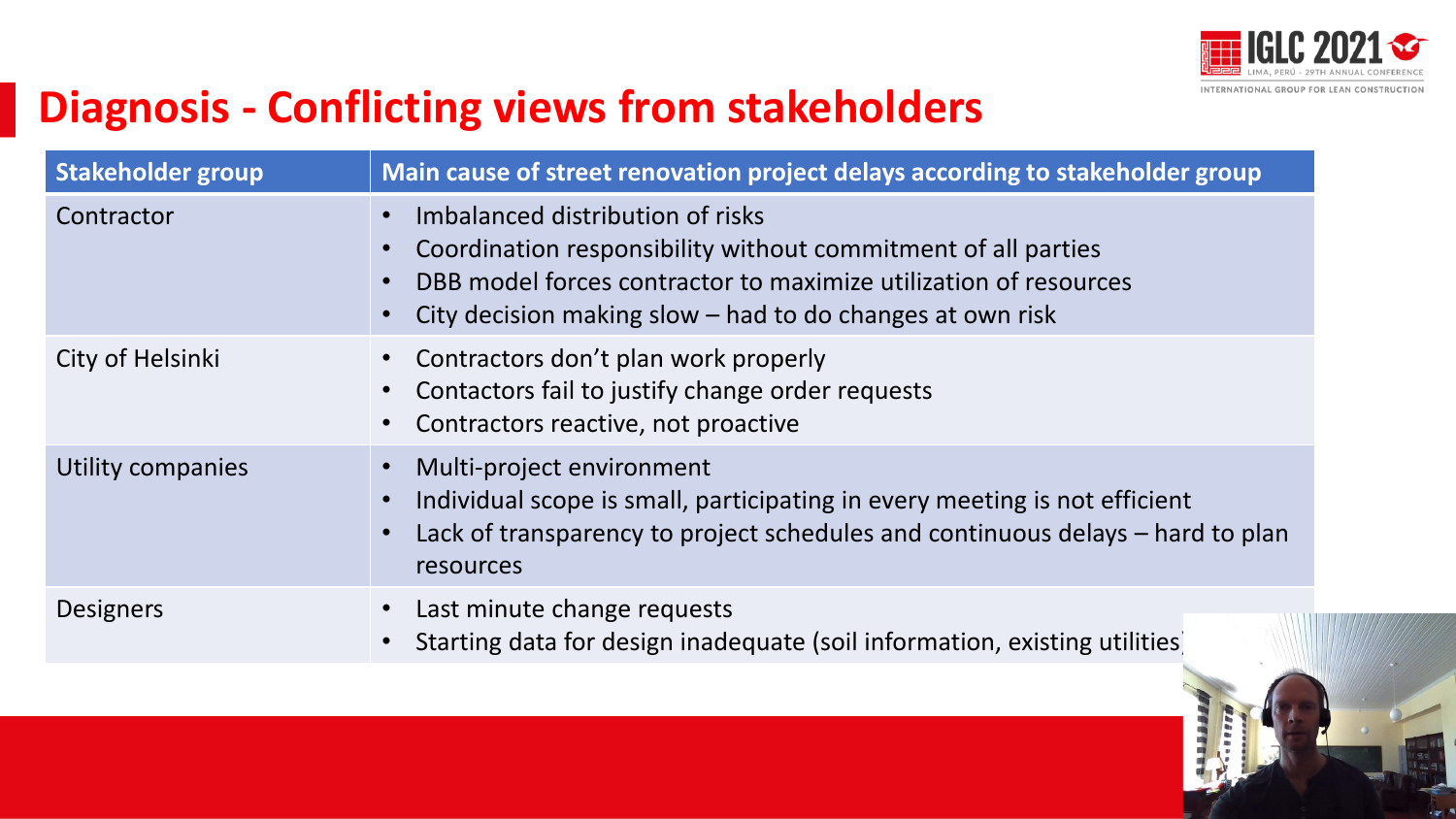

#### **Diagnosis – Observations and document study**

- Lack of collaboration
- Shortcomings in schedules / planning not updated
- First time extension request destroys trust hostile environment
- Very slow handling of change order requests (months)
- "Surprises" on many days (19-66% of days in excavation phase)
	- Every "surprise" starts a change order process
- One project notably different
	- Similar contract but trust was achieved
	- Contractor was proactive at own risk and proposed solutions
	- Owner was happy and decided immediately paperwork later
	- Contract not followed!
	- The only project of four that finished on time and without dispute!

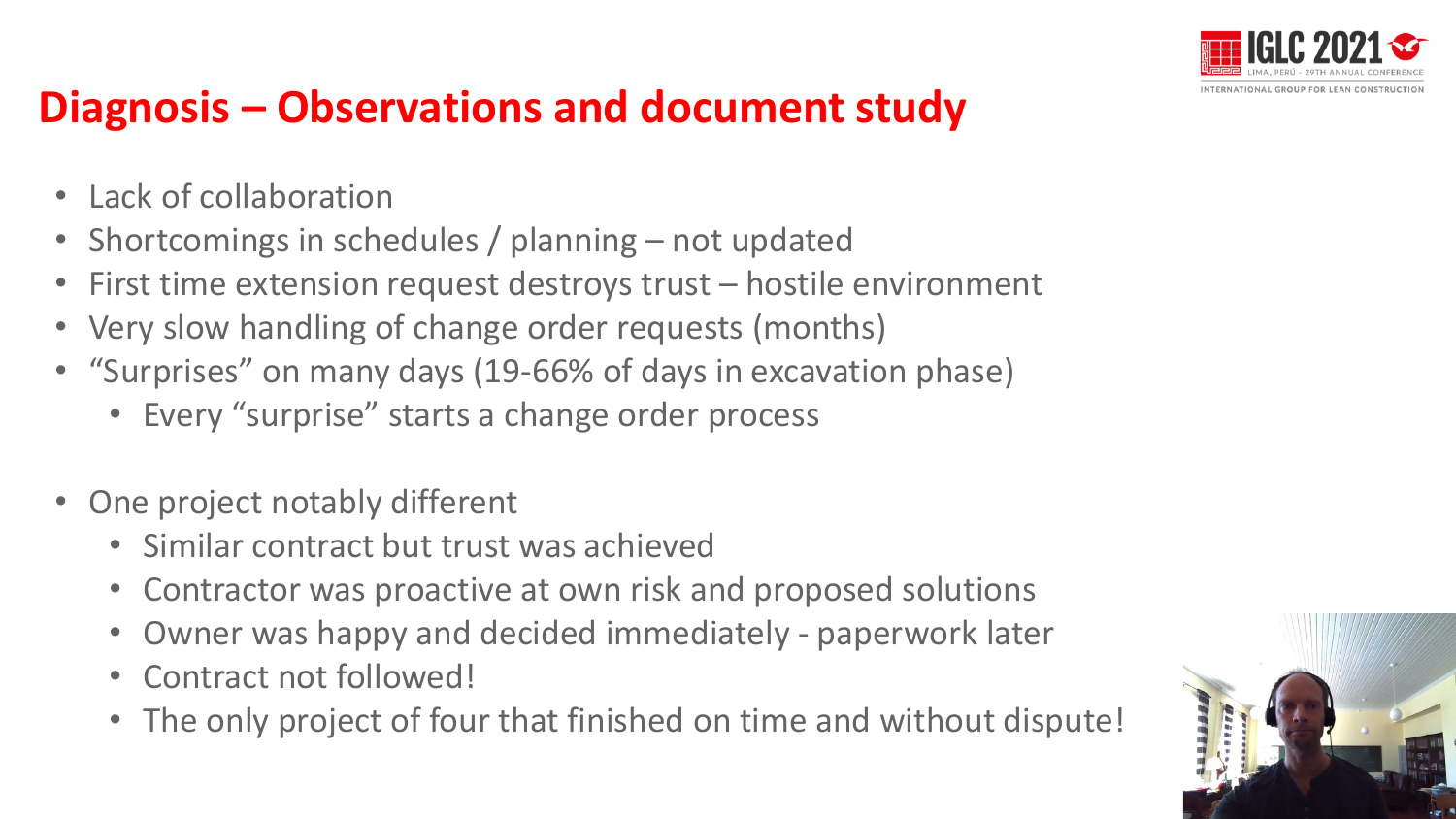

#### **Consensus on root causes achieved**

- 1. Contract form
	- Successful delivery only when contractual process was not followed
	- Design-Bid-Build NOT A GOOD FIT
- 2. Continuous deviations ("surprises")
	- Soil conditions, missing information, underground structures
- 3. Reacting to deviations and change management
	- Time and attention used on paperwork
- 4. Collaboration and trust
	- Reactive, not proactive. Documentation, not problem solving
- 5. Challenges related to schedules and logistics
	- Not enough time for planning. Lack of planning skills and resources
- 6. Lack of situational awareness for stakeholders
	- Several important parties are not on site at all times and need to know status of work

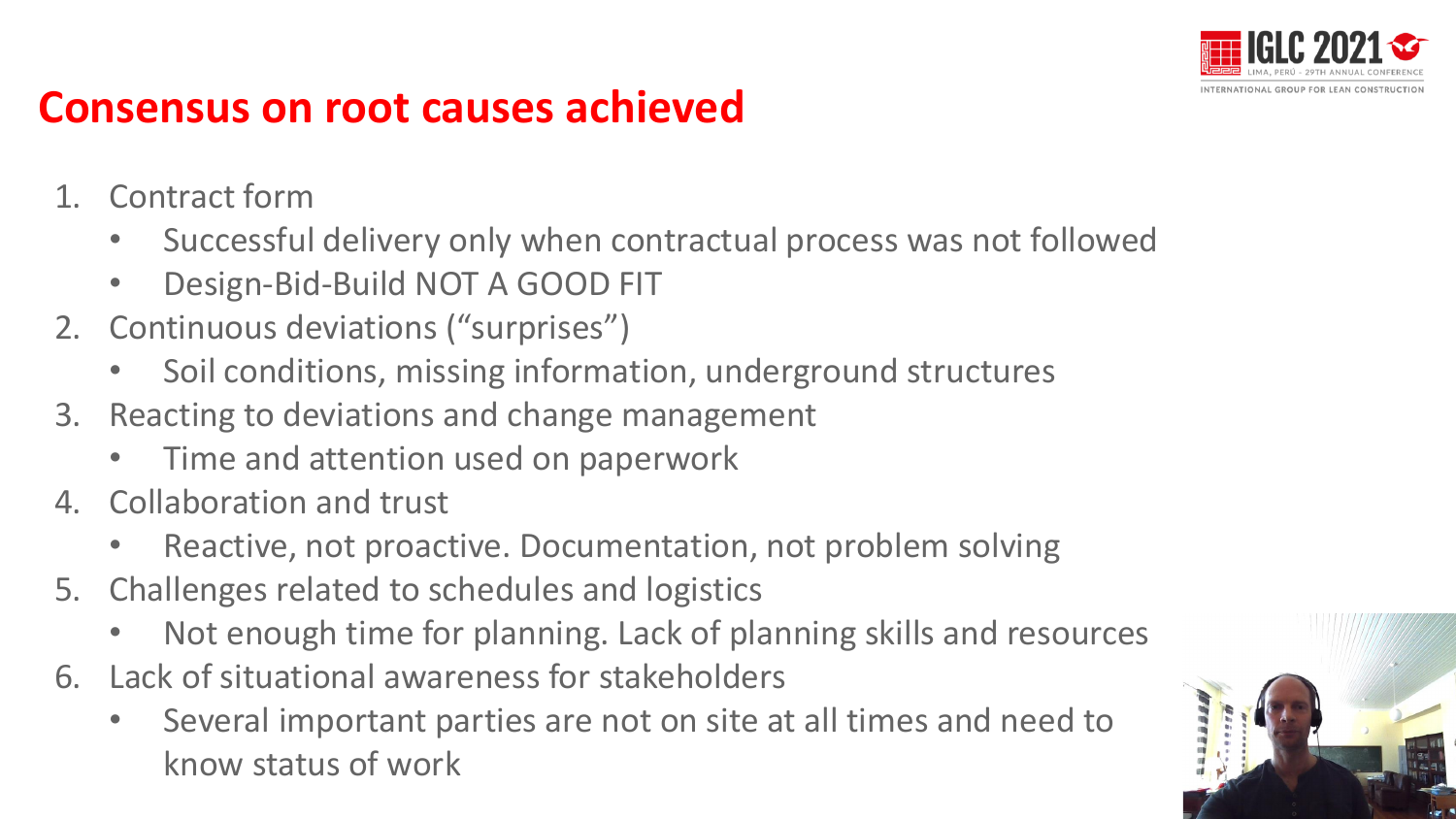#### **Model developed collaboratively based on three workshops**

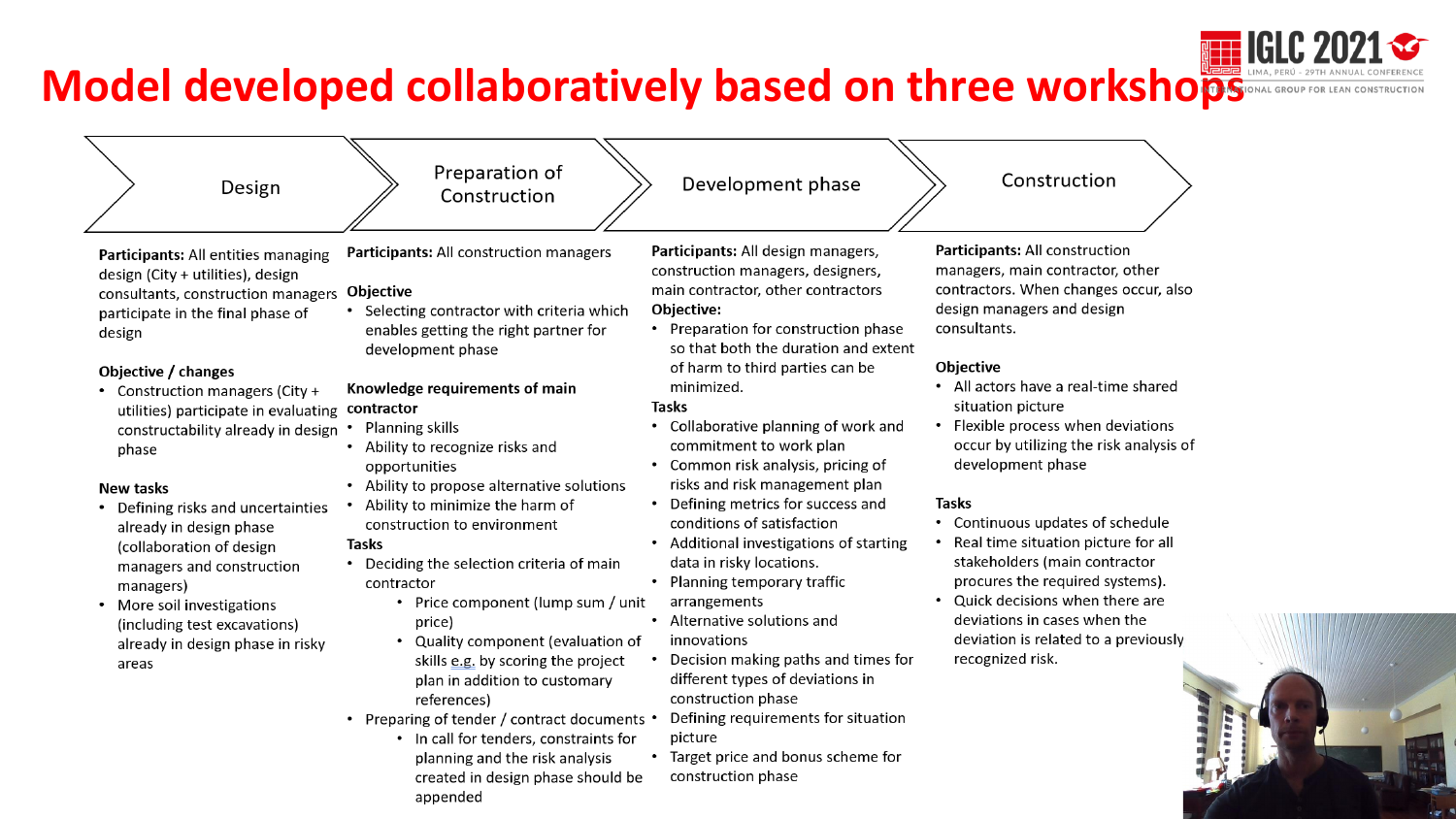

#### **Discussion of Design Science Research**

- Detailed diagnosis resulted in common understanding of the problem and willingness to solve it
	- Long process with extensive evidence
- Convincing a public Owner to change their procurement from DBB was difficult – evidence from diagnosis critical
- Although results are familiar to most lean researchers and practitioners, this research showed the power of DSR to achieve research-driven process change
- Three projects currently ongoing with the new process
	- Two went well, one had major difficulties
	- City is committed to continue

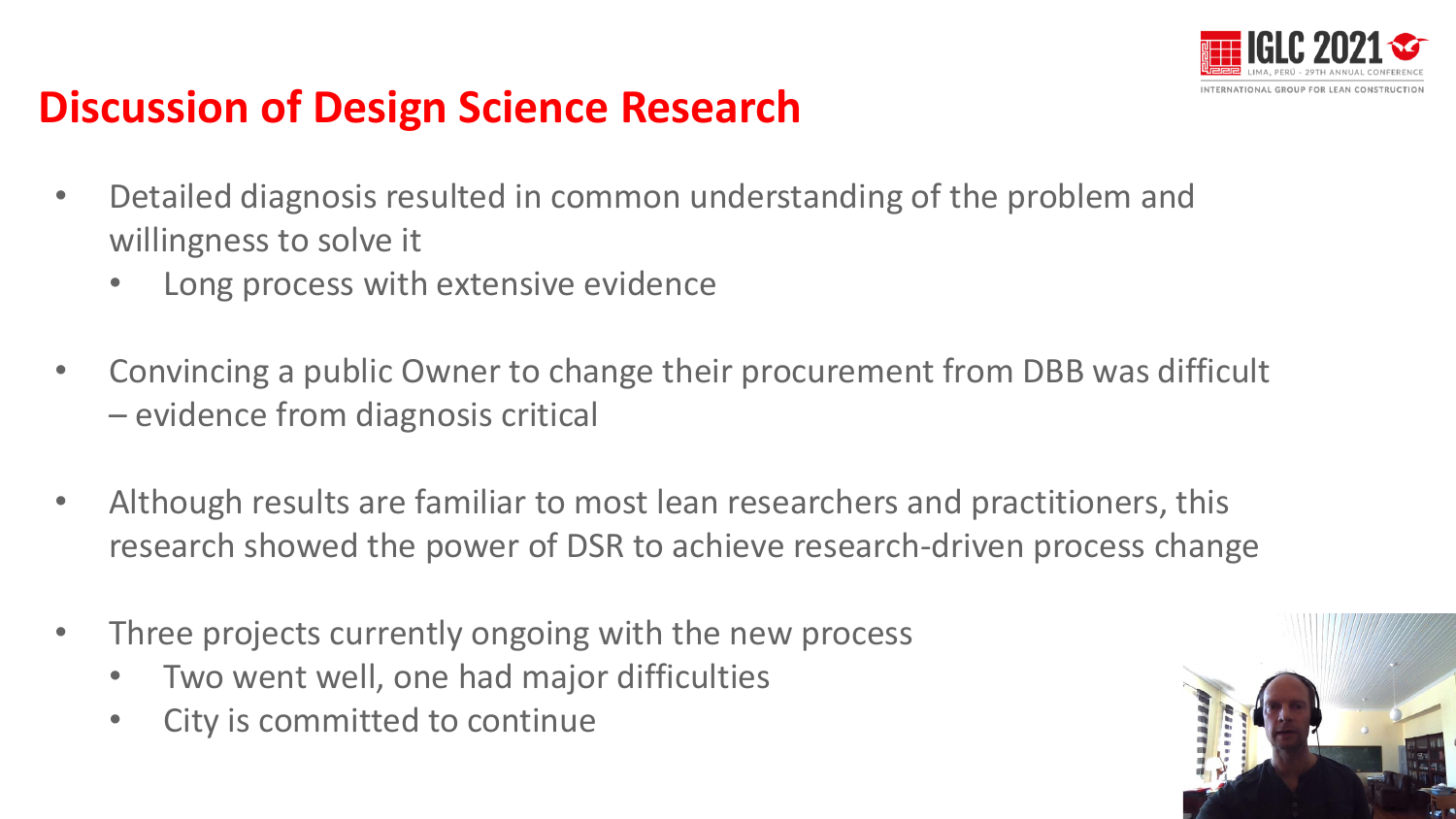

#### **Conclusions**

Answers to Research Questions:

RQ 1: What are the root causes of long durations of street reconstruction projects?

- High uncertainty
- Design-Bid-Build is too inflexible to deal with continuous change
- Better coordination required

RQ 2: How to implement lean and digital tools to develop these projects?

- New model developed with several lean elements
	- Collaborative development phase
	- More collaborative contract (target price with incentives associated with project objectives)
	- Collaborative planning with Last Planner System©
	- Digital situation awareness
- Interventions are not new but using DSR to kick off lean implementation we achieve real change